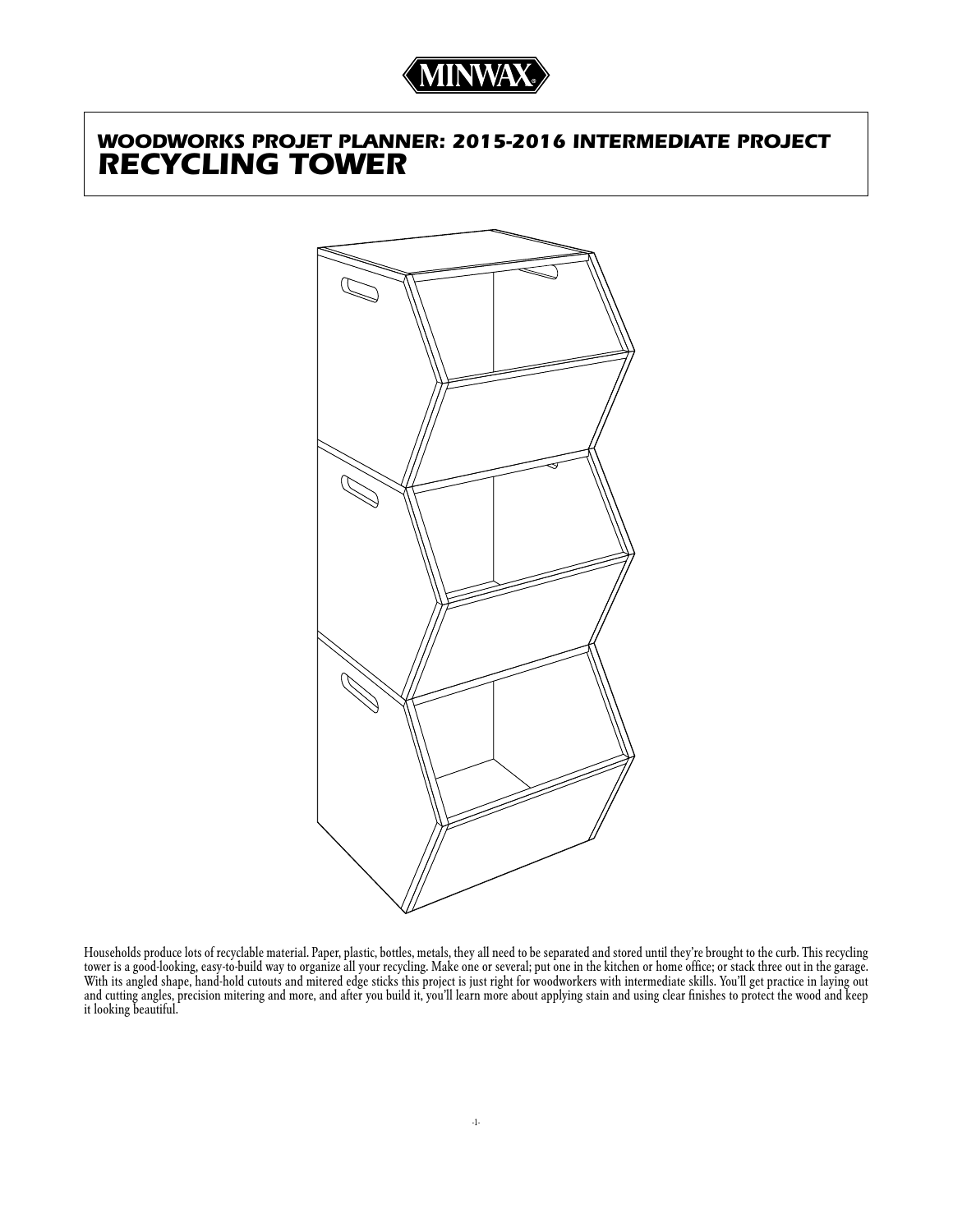## *TOOLS REQUIRED*

#### **Hand Tools**

- Adjustable square
- Hammer
- Bevel gauge

### **Power Tools**

- Table saw
- Jigsaw
- Miter saw
- Drill
- Router with round-over bit
- Orbital sander
- Pneumatic nail gun

#### **Miscellaneous**

- Tape measure
- Pencil
- Wood glue
- Assorted clamps
- 1 $\frac{1}{4}$ " drill bit
- Straight edge
- Nail set
- Finish nails
- Safety glasses
- Sandpaper, 100-, 120-, 150-grit
- Sanding block
- Gloves for finishing
- Good-quality natural-bristle brush (for oil-based stains and finishes)
- Mineral spirits, for cleanup of oil-based products
- Clean, lint-free cloths
- Respirator
- Paint scraper

## *SHOPPING LIST*

#### **Recommended wood:** Solid birch and birch plywood

| Parts         | Material                         | <b>Ouantity</b>     |
|---------------|----------------------------------|---------------------|
| A, B, C, D, E | $\frac{1}{2}$ " birch or plywood | $(1)$ 28"x48" piece |
| E, F, G, H    | 1x6 solid birch                  | $(1)$ 24" piece     |

## *OTHER MATERIALS*

– 4 rubber non-skid table-leg tips (for bottom of bins when they're stacked)

## *CUTTING LIST*

| Part | Name                               | <b>Dimension</b>                          | Quantity       |
|------|------------------------------------|-------------------------------------------|----------------|
| A    | Side                               | $15$ $\frac{3}{4}$ " x 13 $\frac{1}{2}$ " | 2              |
| B    | <b>Bottom</b>                      | 11"x15"                                   |                |
| C    | Top                                | 11"x15"                                   |                |
| D    | Front                              | 8 1/2"x15"                                |                |
| E    | Back                               | 13"x15"                                   |                |
| F    | Side panel top-edge pieces         | $1/2$ " x $1/2$ " x $12$ "*               | $\overline{2}$ |
| G    | Side panel upper front-edge pieces | $1/2$ " x $1/2$ " x $8$ $1/2$ "*          | $\overline{2}$ |
| H    | Side panel lower front edge pieces | $1/2$ "x $1/2$ " x $10$ "*                | $\overline{c}$ |
|      | Front panel edge piece             | $1/2$ " x $1/2$ " x 15 $1/2$ "*           |                |
|      | Top panel edge piece               | $1/2$ " x $1/2$ " x 15 $1/2$ "*           |                |

\* Approximate length, cut to fit

## *WOOD FINISHING PRODUCTS*

#### **Recommended Products**

Prep: Minwax® Pre-Stain Wood Conditioner (oil-based) Stain: Minwax® Gel Stain, Mahogany Finish: Minwax® Helmsman® Spar Urethane (oil-based), Semi-Gloss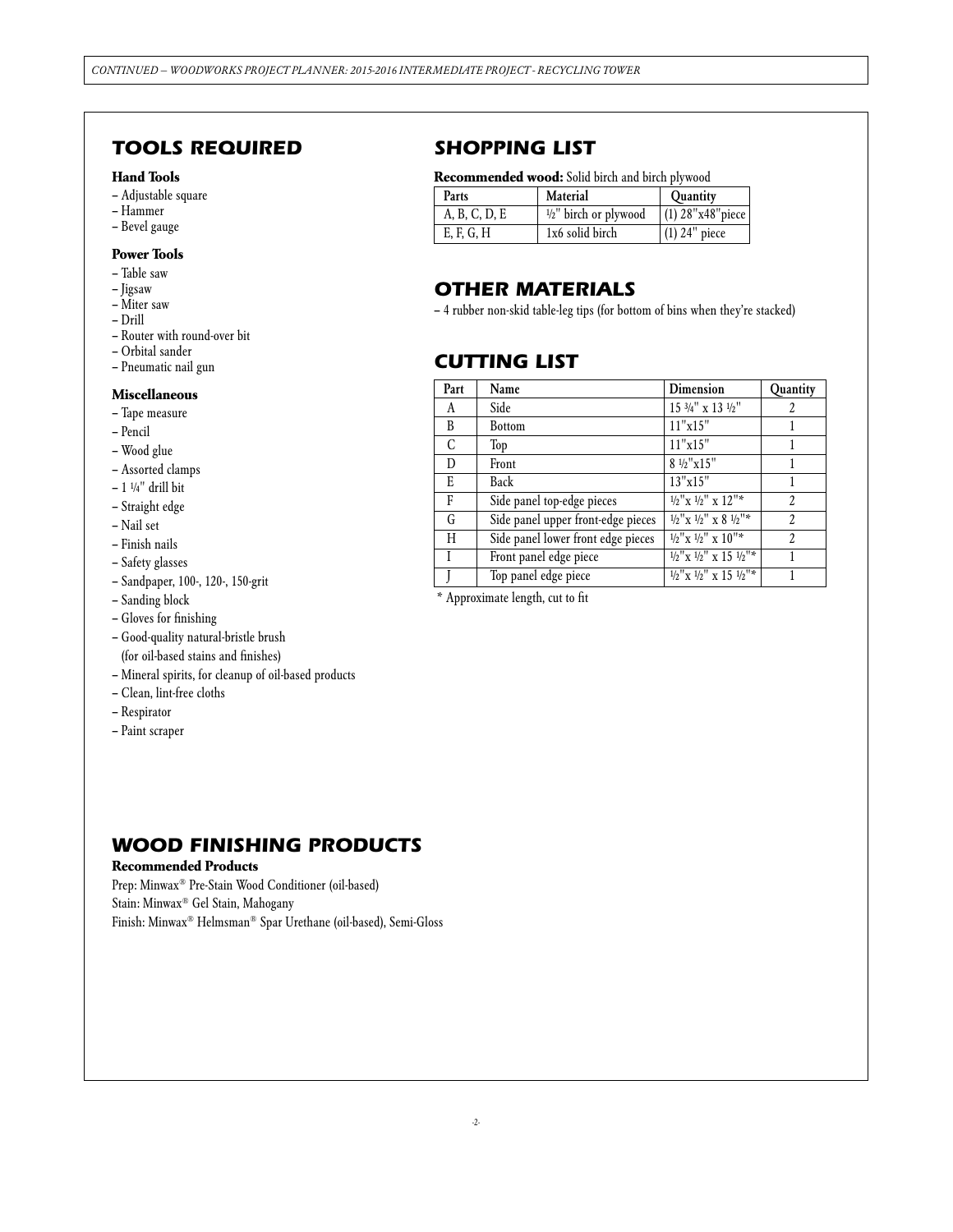## *BEFORE YOU BEGIN*

Good craftsmanship begins and ends with good work habits, so make the following steps part of your routine workshop practice. If you have any doubts or questions about how to proceed with a project, always discuss them with your shop instructor.

- Carefully and fully review plans and instructions before putting a tool to the project lumber.
- Work sensibly and safely. Wear safety goggles. Wear the appropriate respirator whenever making sawdust or working with thinners or other solvents.
- At the end of every work session, clean up your shop area and put away all portable tools.

## *CUTTING AND ASSEMBLY*

1. See Fig. 1 for overall guidance. Use a table saw to rip the sides, A, to 15 ¾".

2. Use a table saw to rip the plywood top, bottom and front—B, C and D—to 15". You'll be cutting the back, E, a little later.

3. Use a table saw to rip the 1x6 solid wood into  $1/2$ " x  $1/2$ " pieces for parts E, F, G and H. For small work like this, always use a push stick to keep your hands away from the blade.

4. Use a table saw with the aid of a crosscut sled to cut the 15 ¾" wide pieces to 13 ½" tall. See Fig 2. The stop block clamped to the sled fence ensures exactly duplicate cuts.

5. To lay out the front angles of the sides, see Fig. 3. Start by measuring up 7 7 /8"from the bottom and make a mark with a pencil on the front edge. Measure 11 ¼" along the top edge and make a mark. Measure 11" along the bottom edge and make a mark. With a straight edge, draw lines that connect those marks with the mark at 7 7 /8" from the bottom.

6. To make these angle cuts on a miter saw, copy the top angle with a bevel gauge. Transfer that angle to the miter saw by putting the gauge against the fence and adjusting the swing of the saw until the blade is parallel with the gauge. See Fig. 4. To save a little time and ensure identical cuts, stack the two sides together and cut them both at the same time. Repeat this procedure to cut the bottom angle.

7. Using the sled on a table saw, cut the top piece to its final dimension.

8. The bottom piece has an angle cut where it meets the front piece. Use the bevel gauge to copy the bottom angle from the side panel and transfer it to the table saw, adjusting the saw blade tilt until it's perfectly parallel with the bevel gauge. Set the bottom piece on the sled—make sure the sled is out of the way of the blade—and make the cut.

9. Leave the table saw blade angle where it is and make the angle cuts on the bottom edge of the front piece. The top edge is a square cut.

10. To lay out the hand holes in the sides, use the dimensions shown in Figs. 3 and 5. You will be using a 1 ¼" spade or Forstner bit to drill the ends of the holes, so find and mark the center of each hole and do the drilling.

*Woodworker's Tip: To minimize tear-out on the back of the piece that you are drilling, put a piece of wood, a backer, under the workpiece and drill all the way through it and into the backer.* 

11. Use a jigsaw to connect the two holes you drilled.

*Woodworker's Tip: When cutting veneer plywood, you can minimize splintering or chip-out by first scoring the plywood with a sharp utility knife*  where the cut will be made. Use a straight edge to guide the knife along the *cut line.*

12. Sand the inside and the edges of the hand hole to make it user friendly. If you have a router with a round-over bit fitted with a guide bearing, you can use it to ease the edges uniformly for a nice look as well as a comfortable grip.

13. To cut the solid wood edge pieces, F, G AND H, to their respective lengths and angles, start by determining the angles where F and G meet and where G and H meet. These wide angles have to be bisected in order for the angle cuts to meet perfectly. The method for this is shown in Fig. 6. You can do the layout work right on the panel, drawing lines lightly in pencil so they'll be easy to sand away later. Copy each bisected angle with the bevel gauge and use it to set up the miter saw as you did in Step. 6, shown in Fig. 4. Make test cuts first to make sure the sticks meet just right. When you are pleased with the fit, make the cuts on the actual workpieces.

14. To finish the stick cutting, the other end of F is a square cut. The other end of H is cut at the same angle as the bottom edge of D. The top face of the front panel edge piece, I, is beveled at the same angle you found for where G and H meet. The top panel edge piece, J, is square all the way around.

15. Before gluing and nailing the edge pieces to the plywood, make one last check that they all fit together. Start with F and G by applying glue to the plywood edges and putting the sticks right where they go. When they're properly positioned, use a pneumatic pin nailer to fasten them.

*Woodworker's Tip: If you don't have a pneumatic nail gun, predrill the edge pieces before you nail them with a 1 /16 ˝ bit. Then use 3-penny finish nails to do the fastening, and after predrilling, place the nail in the hole, align the piece on the plywood and use a small hammer to drive the nail. Set the nails just below the surface with a nail set.*

16. Now glue and fasten H, I and J in their respective locations. Be sure to dry-fit first, glue and nail second. When the glue is dry, fill all nail holes with Minwax® Stainable Wood Filler.

*Woodworker's Tip: Some excess glue will probably squeeze out of the plywood/edging seam. A good way to clean it up is to wait until it starts*  to set up, no more than 15-20 minutes. Then it will be easy to scrape it off with either a dull chisel or a putty knife. If you try to wipe off wet glue with *a damp cloth, you can push the glue into the pores of the wood and make it difficult to stain later.*

17. Sand all pieces so that the edge pieces are flush with the plywood. Be careful not to sand through the veneer on the plywood.

18. There is one plywood piece left to cut, the back, E. To ensure a tight fit, dry-assemble the top, side, front and bottom, holding them together with a few clamps. Check that the assembly is square, measure the opening for the back and cut the plywood to size. Cut it perfectly square to help ensure the whole assembly is square.

19. To assemble the pieces, apply glue to the meeting edges and lightly clamp them all together as shown in Fig. 7. Position the clamps so you'll be able to shoot in 18-gauge brads at the ends and in between. Start with the sides, bottom and back, and finish with the top and front. Scrape off excess glue after a few minutes.

*Woodworker's Tip: It can be helpful to use painter's tape to mask off any areas where glue will squeeze out. This will make clean-up easier. Also, leaving the back off until after the interior is finished will make it easier to finish.*

## *STAINING AND FINISHING*

*Woodworker's Tip: Though you may be tempted to cut short your sanding, preparation, and application time, don't do it. These tasks are very important steps in obtaining a high-quality finish. Remember, it is the finish, just as much as the fit and smoothness of the parts, that will have an impact on how people judge your craftsmanship. To ensure excellent results, follow the steps listed in this section and the instructions the wood finishing manufacturer puts on its products.*

#### **Finishing Tips**

• Test the stain and clear protective finish you are planning to use on an inconspicuous area of the project or on scraps of wood to verify desired color and look.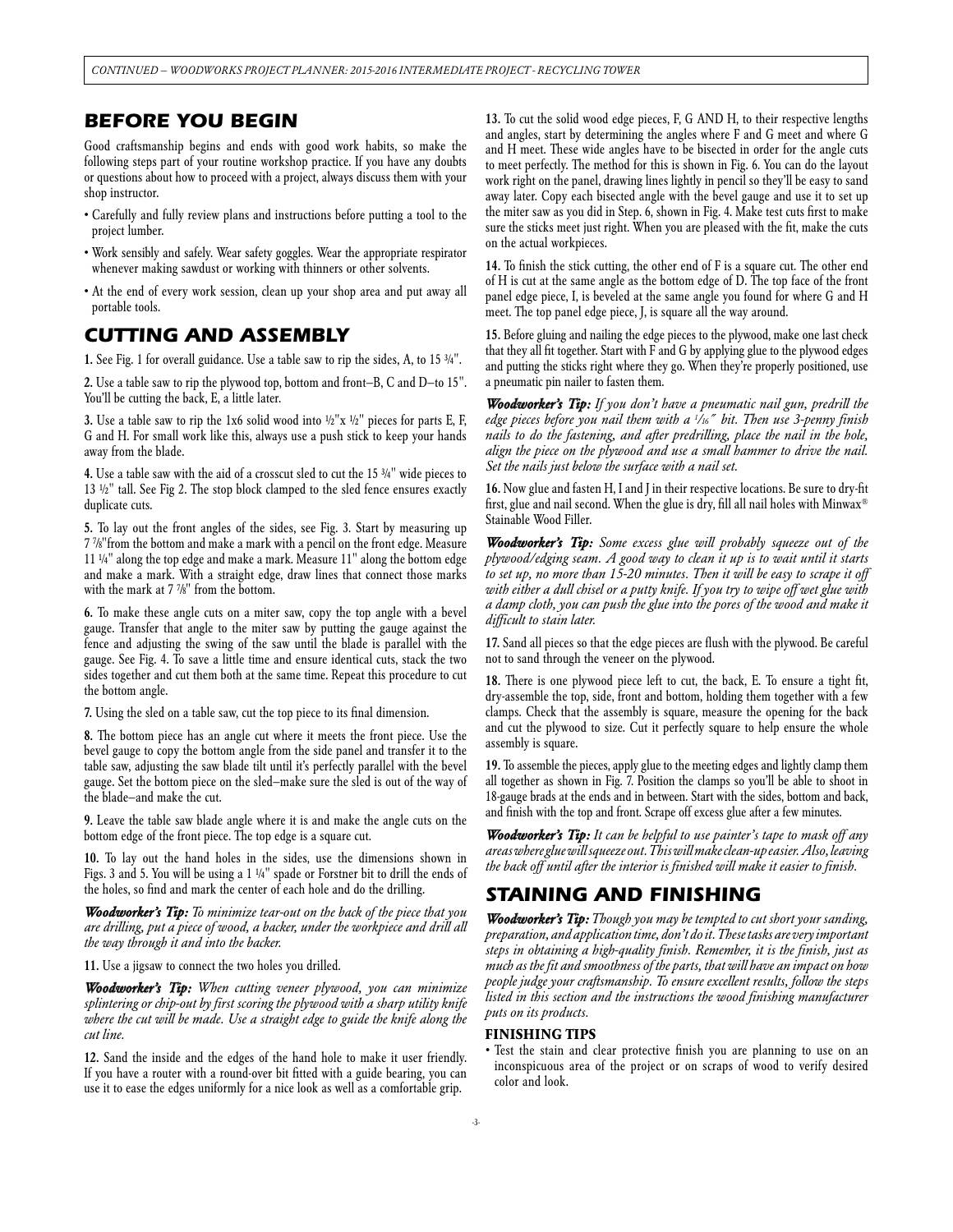- All stains and clear protective finishes must be allowed to dry thoroughly between coats. Remember that drying times can vary due to temperature, humidity and other climatic conditions.
- If you have some leftover stain or finish, wipe the can rim so that stain or finish in the rim won't dry out and prevent the lid from forming a tight seal.

#### **Before You Stain**

Carefully sand the parts in the direction of the grain. Start with 100-grit sandpaper, proceed to 150-grit and finish with 220-grit. Remove all the sanding dust. Then proceed with the stain and clear protective finish of your choice.

#### **RECOMMENDED STAIN AND CLEAR FINISH**

Prep: Minwax® Pre-Stain Wood Conditioner (oil-based)

Stain: Minwax® Gel Stain, Mahogany

Clear Protective Finish: Minwax® Helmsman® Spar Urethane (oil-based), Semi-Gloss

20. Before applying Minwax® Gel Stain, apply Minwax® Pre-Stain Wood Conditioner (oil-based), following the directions on the can. Using a pre-stain wood conditioner will help to ensure even absorption of stain and prevent blotchiness.

21. Before use and occasionally during the application, stir Minwax® Gel Stain until creamy.

22. Evenly apply a liberal amount of the Minwax® Gel Stain with a brush or rag. Wait 3 minutes and, using a clean rag, wipe with the wood grain to remove any excess stain. Allow Gel Stain to dry for 8 to 10 hours. To darken the color, apply additional coats of Minwax® Gel Stain following the directions above. Allow the stain to dry for 24 hours before applying the clear finish.

23. Apply a thin coat of Helmsman® Spar Urethane, using a high-quality natural-bristle brush. Stir well before and occasionally during use. Let dry for at least 4 hours, then sand entire surface lightly with very fine sandpaper (220-grit) to ensure an even finish and proper adhesion of additional coats. Apply a second coat following the directions above.

#### **PRODUCT SAFETY**

For your safety and the safety of those you work with, always read the safety warnings, which manufacturers print on their labels, and follow them to the letter.

**WARNING!** Removal of old paint by sanding, scraping or other means may generate dust or fumes that contain lead. Exposure to lead dust or fumes may cause brain damage or other adverse health effects, especially in children or pregnant women. Controlling exposure to lead or other hazardous substances requires the use of proper protective equipment, such as a properly fitted respirator (NIOSH-approved) and proper containment and cleanup. For more information, call the National Lead Information Center at 1-800-424-LEAD (in U.S.) or contact your local health authority.

**DANGER:** Rags, steel wool, other waste soaked with this product, and sanding residue may spontaneously catch fire if improperly discarded. Immediately place rags, steel wool, other waste soaked with this product, and sanding residue in a sealed, water-filled metal container. Dispose of in accordance with local fire regulations.

#### **When using oil-based wood finishing products:**

DANGER! HARMFUL OR FATAL IF SWALLOWED. COMBUSTIBLE! VAPOR HARMFUL. IRRITATES EYES, SKIN AND RESPIRATORY TRACT.

**CAUTION: CONTAINS ALIPHATIC HYDROCARBONS.** Contents are **COMBUSTIBLE.** Keep away from heat and open flame. **VAPOR HARMFUL.** Use only with adequate ventilation. To avoid overexposure, open windows and doors or use other means to ensure fresh-air entry during application and drying. If you experience eye watering, headaches, or dizziness, increase fresh air or wear respiratory protection (NIOSH-approved) or leave the area. Avoid contact with eyes and skin. Wash hands after using. Keep container closed when not in use. Do not transfer contents to other containers for storage.

**FIRST AID:** In case of eye contact, flush thoroughly with large amounts of water for 15 minutes and get medical attention. For skin contact, wash thoroughly with soap and water. In case of respiratory difficulty, provide fresh air and call physician. If swallowed, do not induce vomiting. Call Poison Control Center, hospital emergency room, or physician immediately.

**DELAYED EFFECTS FROM LONG-TERM OVEREXPOSURE.** Contains solvents which can cause permanent brain and nervous system damage. Intentional misuse by deliberately concentrating and inhaling the contents can be harmful or fatal.

**WARNING:** This product contains chemicals known to the State of California to cause cancer and birth defects or other reproductive harm. DO NOT TAKE INTERNALLY. KEEP OUT OF REACH OF CHILDREN.

**CONFORMS TO ASTM D-4236. Contact a physician for more health information.**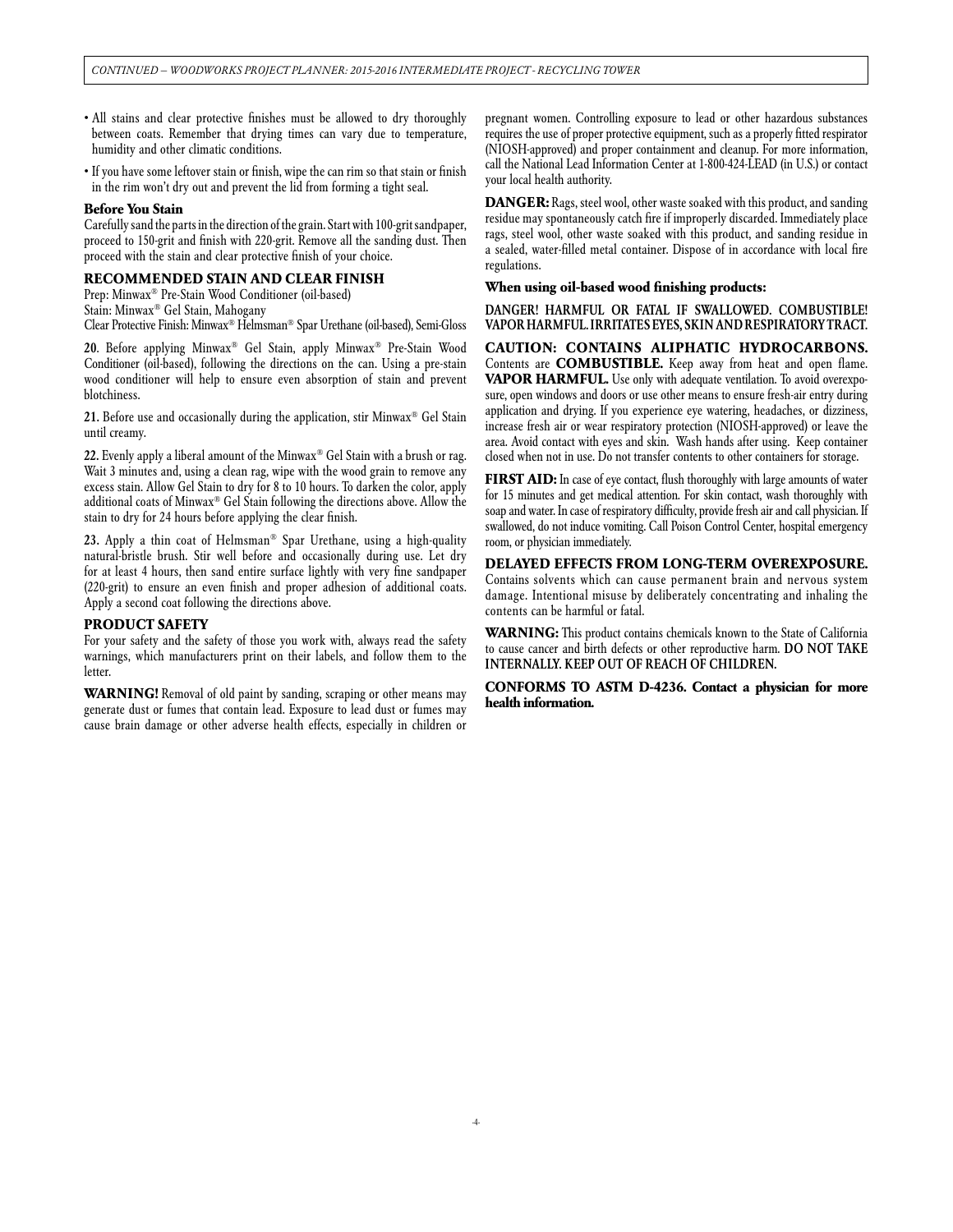## *FIG 1. EXPLODED VIEW*



FIG 2. USING A CROSSCUT SLED MAKES THE WORK OF CUTTING LARGE PANELS MUCH EASIER. THE SLED SLIDES THROUGH THE SAME GROOVE<br>IN THE SAW TABLE AS A MITER GAUGE, BUT BECAUSE IT HAS A MUCH WIDER FENCE, IT CAN HANDLE WIDE PANELS W

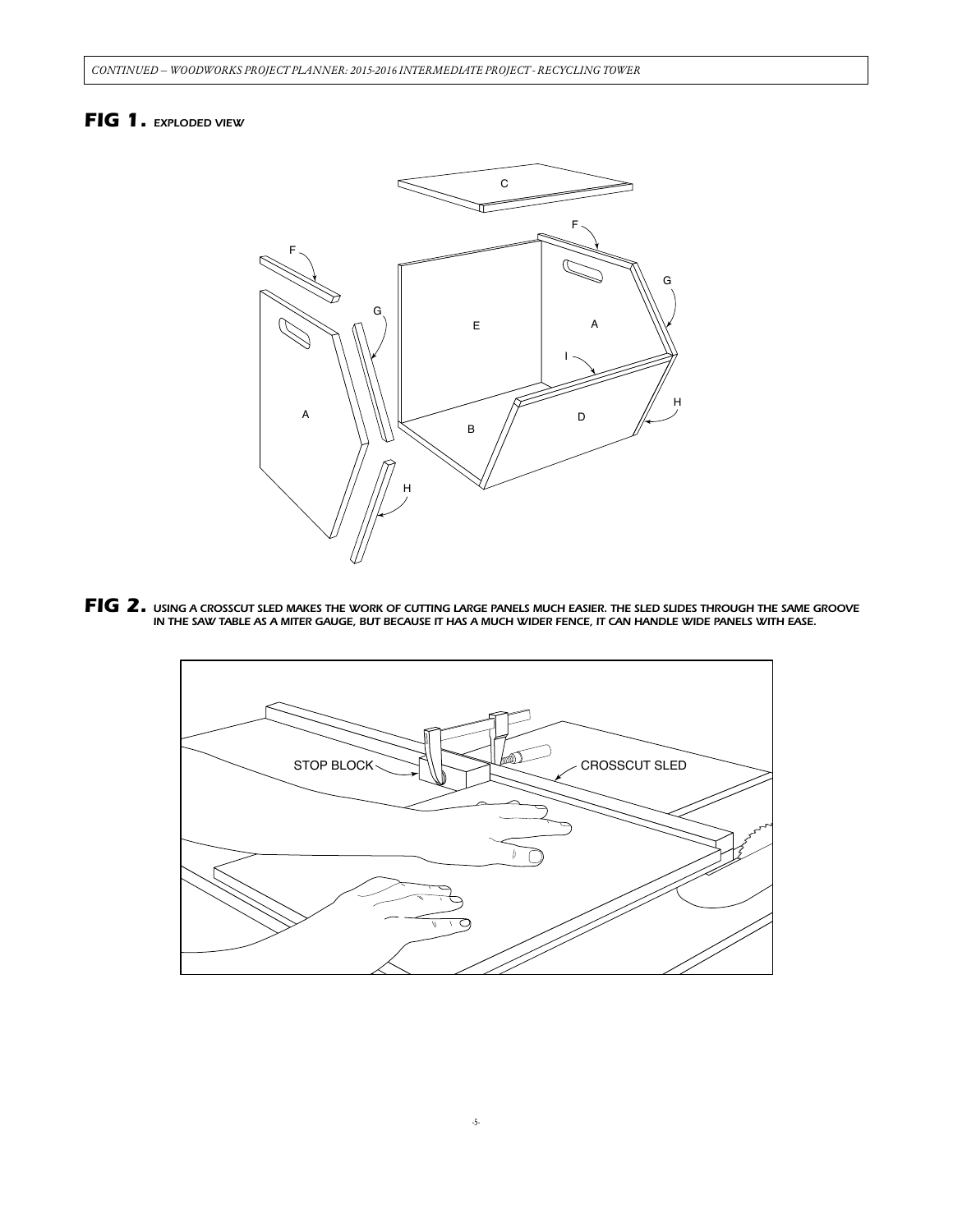



*FIG 4. TO PRECISELY CUT THE END PANEL ANGLES ON A MITER SAW, COPY THEM FROM THE LAYOUT WITH A BEVEL GAUGE AND THEN USE THE GAUGE TO SET THE SAW ANGLE.*

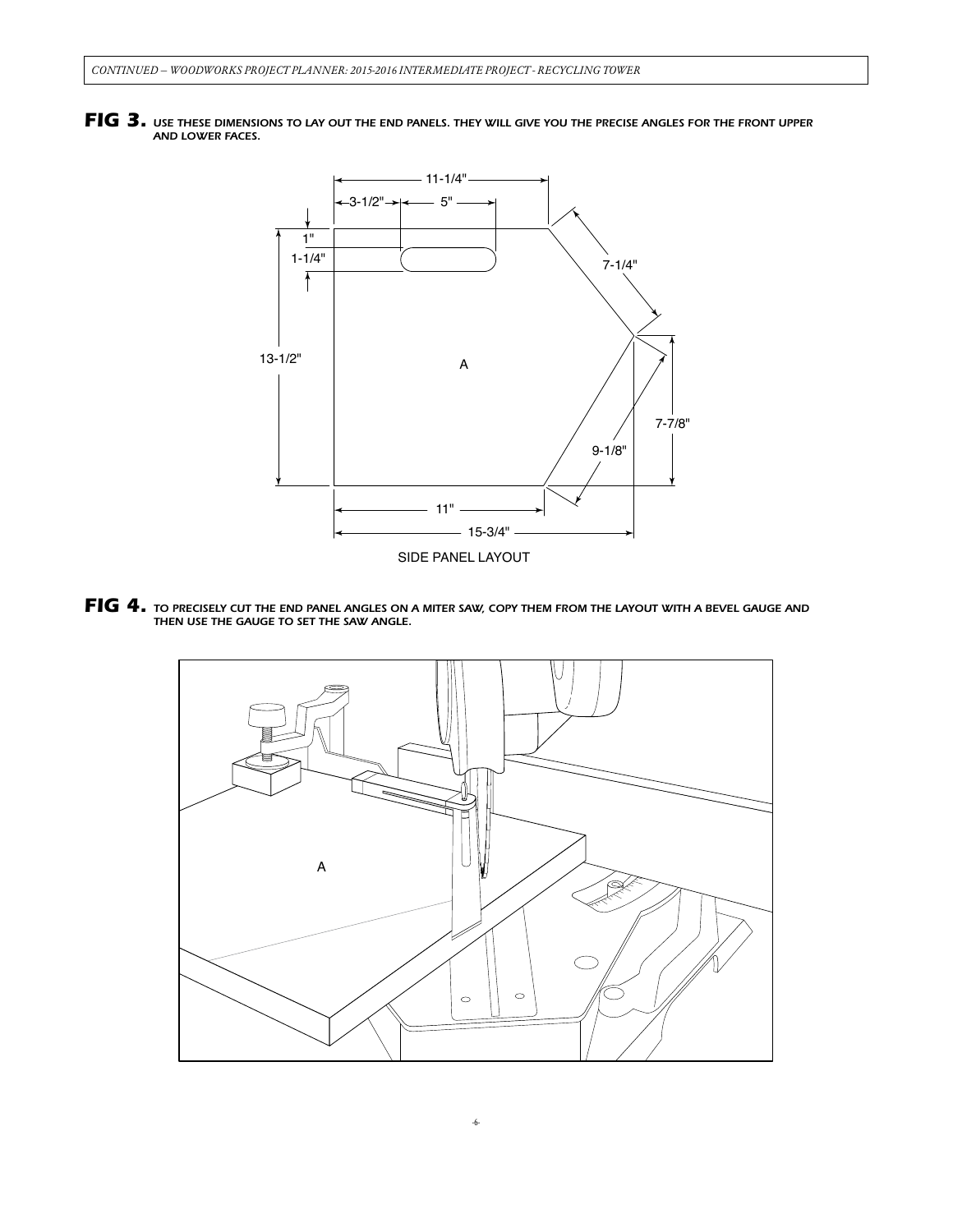*FIG 5. USE A 1 ¼" SPADE BIT TO MAKE THE RADIUSES AT EACH OF THE HAND HOLDS THEN DRAW STRAIGHT LINES CONNECTING THE HOLES AND CUT THEM WITH A JIG SAW.*



FIG 6. TO FIND THE ANGLES FOR THE ENDS OF THE G AND H EDGE PIECES, BISECT THE ANGLES USING THE METHOD SHOWN HERE.<br>THIS WAY ANGLE 1 WILL EQUAL ANGLE 2, AND ANGLE 3 WILL EQUAL ANGLE 4, AND THE EDGE PIECES WILL MEET PERFECTLY